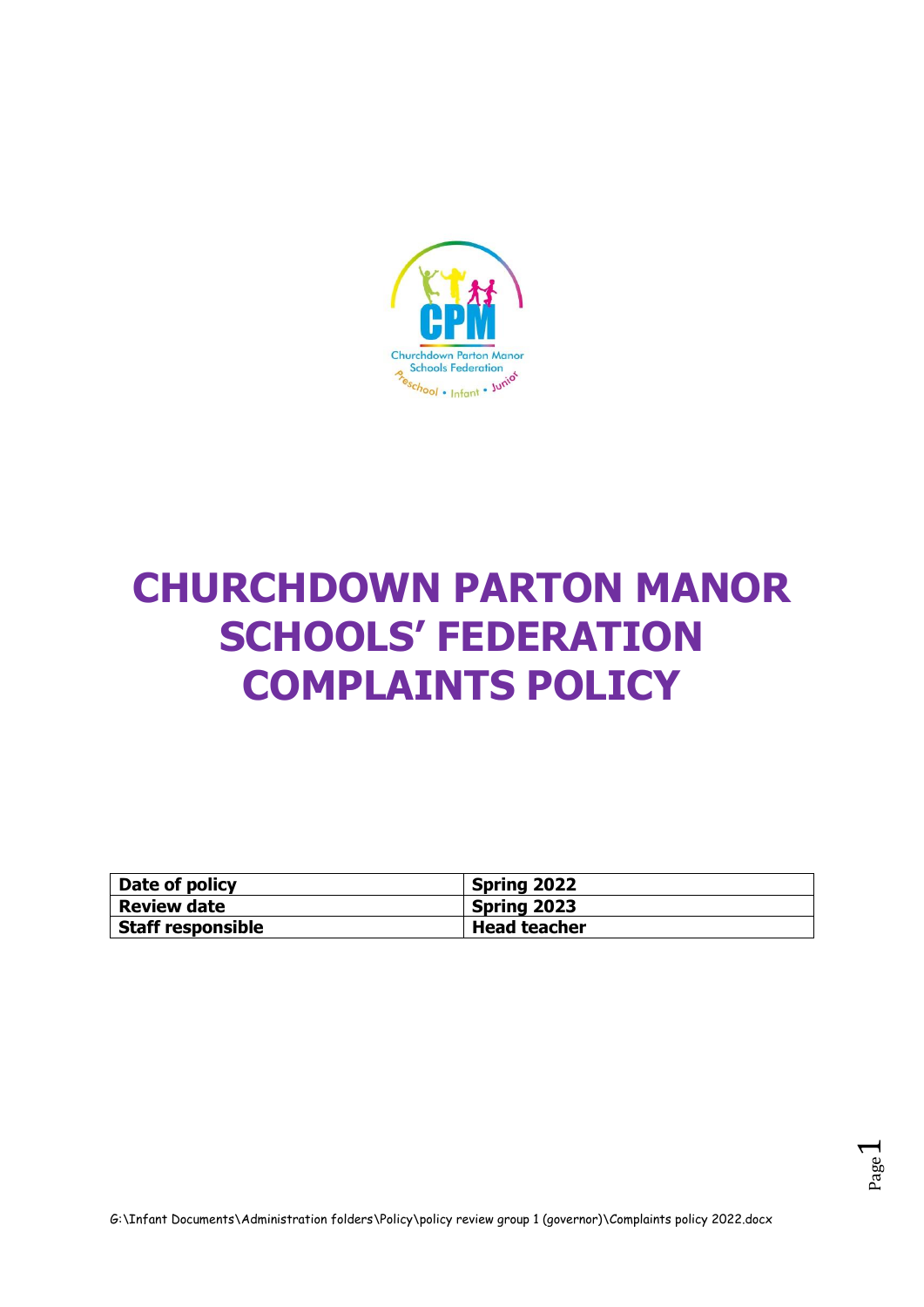#### **Equalities Statement**

Churchdown Parton Manor Schools' Federation provides an education for all, acknowledges the society in which we live, and is enriched by the ethnic, cultural and religious diversity of its citizens. The school strives to ensure that the culture and ethos of the school are such that, whatever the heritage, origins, faith, age, gender, sexuality and ability of members of the school community, everyone has the right to equal chances, is equally valued and treats one another with respect so that all pupils and staff are encouraged and supported in achieving their full potential. We provide pupils with the opportunity to experience, understand and celebrate diversity, actively tackle all instances of unlawful discrimination and strive for equality of opportunity and good relationships to permeate all aspects of school life, including:

- attainment, progress and assessment
- behaviour, discipline and exclusion
- admission and attendance
- curriculum
- personal development and pastoral care
- teaching and learning
- working with parents / carers and communities
- staff recruitment and professional development

#### **Safeguarding Statement**

- The named person with responsibility for child protection in our school is the Head Teacher, who liaises with a named Governor. We will follow the procedures for child protection drawn up by the LA and the Governing Body.
- If any person suspects that a child in the school may be the victim of abuse, they should not try to investigate, but should immediately inform the Head Teacher about their concerns
- When investigating incidents or suspicions, the person responsible in the school for child protection works closely with social care, and with the Gloucestershire Safeguarding Children Board. We handle all such cases with sensitivity, and we attach paramount importance to the interests of the child.
- We require all adults who work in school to have their application vetted by the police, in order to check that there is no evidence of offences involving children or abuse. (DBS, Barred and Prohibition Checks).
- All the adults in our school share responsibility for keeping our children safe. We may, on occasion, report concerns which, on investigation, prove unfounded. It is better to be safe than sorry and we trust that parents and carers, while they will naturally be upset, will nevertheless accept that the school acted in the child's best interests.

#### **Accessibility Statement**

We will strive to ensure that the ethos of the school is such that everyone is equally valued and treated with respect. Pupils will be provided with opportunities to experience, understand and value diversity.

All pupils should have access to an appropriate education that gives them the opportunity to achieve their personal potential, whatever their abilities and needs might be.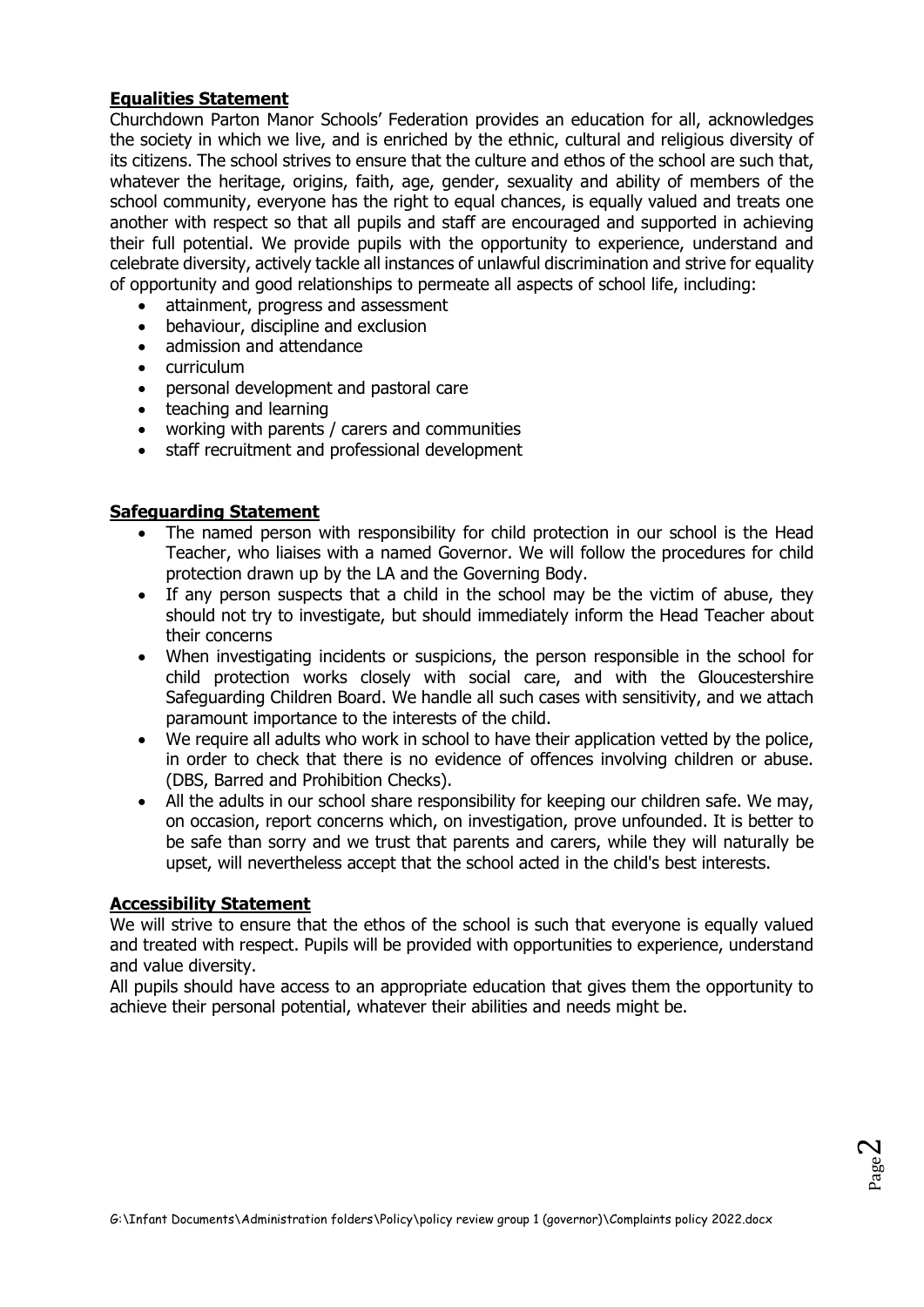#### **Contents**

- 1. The difference between a concern and a complaint
- 2. Who can make a complaint?
- 3. Anonymous complaints
- 4. Time scales
- 5. Complaints received outside of term time
- 6. Scope of this Complaints Procedure
- 7. Withdrawal of a complaint
- 8. How to raise a concern or make a complaint
- 9. Resolving complaints
- 10. Next steps
- 11. Handling unreasonable, persistent, harassing or abusive complainants
- 12. Links

#### **1.The difference between a concern and a complaint**

A concern may be defined as 'an expression of worry or doubt over an issue considered to be important for which reassurances are sought'.

A complaint may be defined as 'an expression of dissatisfaction however made, about actions taken or a lack of action'.

It is in everyone's interest that concerns and complaints are resolved at the earliest possible stage. Many issues can be resolved informally, without the need to use the formal stages of the complaints procedure Churchdown Parton Manor Schools' Federation (CPMSF) takes concerns seriously and will make every effort to resolve the matter as quickly as possible.

We understand however, that there are occasions when people would like to raise their concerns formally. In this case, CPMSF will attempt to resolve the issue internally, through the stages outlined within this complaints procedure.

#### **2.Who can make a complaint?**

This complaints procedure is not limited to parents or carers of children that are registered at the school. Any person, including members of the public, may make a complaint to Churchdown Parton Manor Schools' Federation about any provision of facilities or services that we provide. Unless complaints are dealt with under separate statutory procedures (such as appeals relating to exclusions or admissions), we will use this complaints procedure.

#### **3.Anonymous complaints**

We will not normally investigate anonymous complaints. However, the Head teacher or Chair of Governors, if appropriate, will determine whether the complaint warrants an investigation.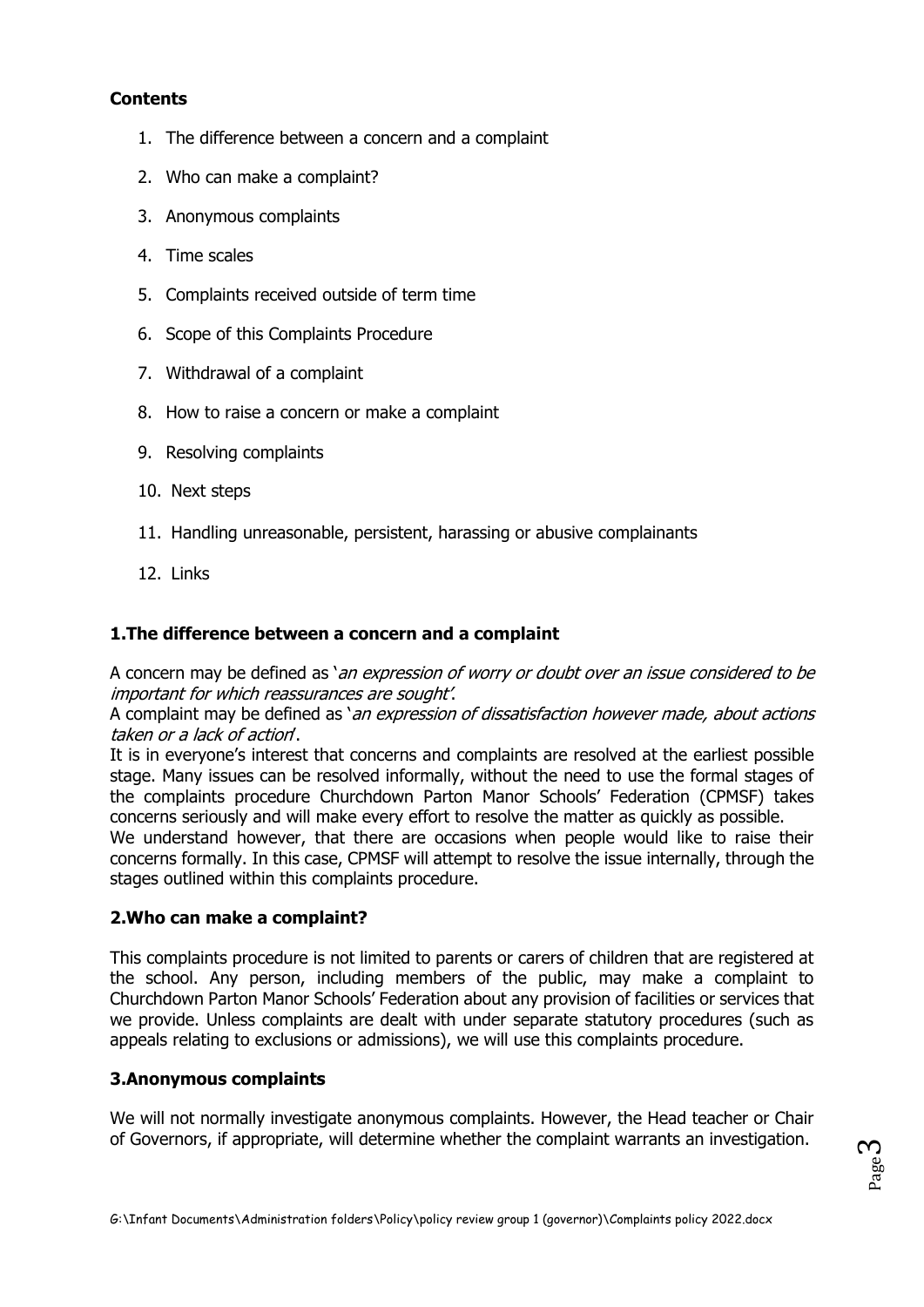## **4.Time scales**

You must raise the complaint within three months of the incident or, where a series of associated incidents have occurred, within three months of the last of these incidents. We will consider complaints made outside of this time frame only if exceptional circumstances apply.

#### **5.Complaints received outside of term time**

We will consider complaints made outside of term time to have been received on the first school day after the holiday period.

#### **6.Scope of this Complaints Procedure**

This procedure covers all complaints about any provision of community facilities or services by CPMSF, other than complaints that are dealt with under other statutory procedures, including those listed below.

| <b>Exceptions</b>                                                                                                                                      | Who to contact                                                                                                                                                                                                                                                              |
|--------------------------------------------------------------------------------------------------------------------------------------------------------|-----------------------------------------------------------------------------------------------------------------------------------------------------------------------------------------------------------------------------------------------------------------------------|
| Admissions to schools<br>$\bullet$<br>Statutory assessments of<br><b>Special Educational Needs</b><br>School re-organisation<br>$\bullet$<br>proposals | Concerns about admissions, statutory assessments of<br>Special Educational Needs, or school re-organisation<br>proposals should be raised with Gloucestershire County<br>Council Education Authority.                                                                       |
| Matters likely to require a Child<br>$\bullet$<br>Protection Investigation                                                                             | Complaints about child protection matters are handled<br>under our child protection and safeguarding policy and in<br>accordance with relevant statutory guidance.                                                                                                          |
|                                                                                                                                                        | If you have serious concerns, you may wish to contact the<br>local authority designated officer (LADO) who has local<br>responsibility for safeguarding or the Multi-Agency<br>Safeguarding Hub (MASH). Contact details should be<br>obtained from the Education Authority. |
| Exclusion of children from<br>school                                                                                                                   | information about<br>Further<br>concerns about<br>raising<br>exclusion can be found at: www.gov.uk/school-discipline-<br>exclusions/exclusions.                                                                                                                             |
| Whistleblowing                                                                                                                                         | We have an internal whistleblowing procedure for all our<br>employees, including temporary staff and contractors.                                                                                                                                                           |
|                                                                                                                                                        | The Secretary of State for Education is the prescribed<br>person for matters relating to education for whistle-<br>blowers in education who do not want to raise matters<br>direct with their employer. Referrals can be made at:<br>www.education.gov.uk/contactus.        |
|                                                                                                                                                        | Volunteer staff who have concerns about our school<br>should complain through the school's complaints<br>procedure. You may also be able to complain direct to the<br>LA or the Department for Education (see link above),<br>depending on the substance of your complaint. |

G:\Infant Documents\Administration folders\Policy\policy review group 1 (governor)\Complaints policy 2022.docx

Page 4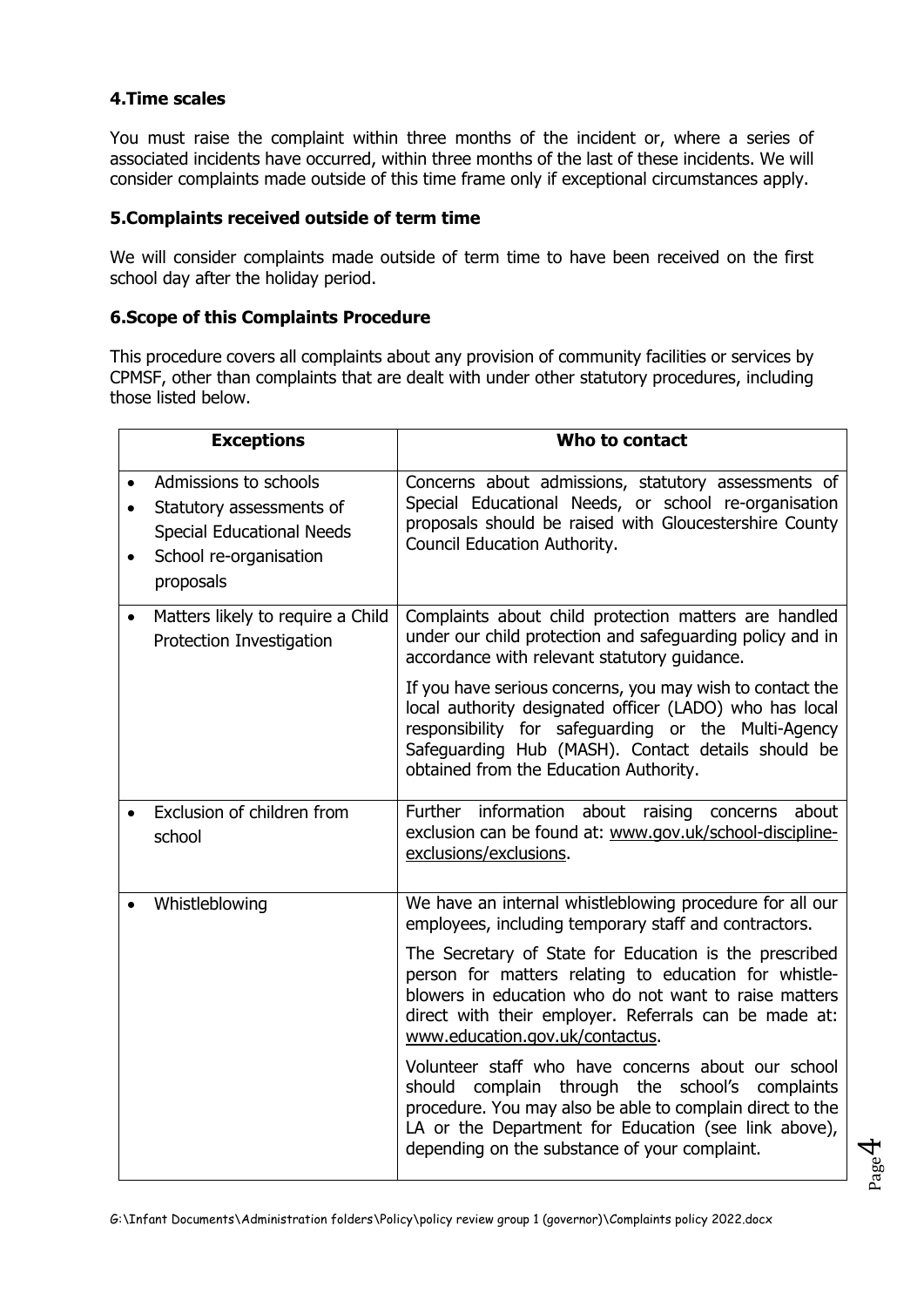| Staff grievances                                                                                         | Complaints from staff will be dealt with under the school's<br>staff grievance policy.                                                                                                                       |
|----------------------------------------------------------------------------------------------------------|--------------------------------------------------------------------------------------------------------------------------------------------------------------------------------------------------------------|
| Staff conduct                                                                                            | Complaints about staff will be dealt with under the<br>school's staff discipline policy, if appropriate.                                                                                                     |
|                                                                                                          | Complainants will not be informed of any disciplinary<br>action taken against a staff member as a result of a<br>complaint. However, the complainant will be notified that<br>the matter is being addressed. |
| Complaints about services<br>provided by other providers<br>who may use school premises<br>or facilities | Providers should have their own complaints procedure to<br>deal with complaints about service. Please contact them<br>direct.                                                                                |
| National Curriculum - content                                                                            | contact the Department for Education<br>Please<br>-at:<br>www.education.gov.uk/contactus                                                                                                                     |

If other bodies are investigating aspects of the complaint, for example the police, local authority (LA) safeguarding teams or Tribunals, this may impact on our ability to adhere to the timescales within this procedure or result in the procedure being suspended until those public bodies have completed their investigations.

If a complainant commences legal action against CPMSF in relation to their complaint, we will consider whether to suspend the complaints procedure in relation to their complaint until those legal proceedings have concluded.

## **7.Withdrawal of a Complaint**

If a complainant wants to withdraw their complaint at any time, we will ask them to confirm this in writing.

## **8.How to raise a concern or make a complaint**

A concern can be raised in person, in writing or by telephone. It may also be made by a third party acting on behalf on a complainant, as long as they have appropriate consent to do so.

It is normally appropriate to communicate directly with the member of staff concerned. If you are uncertain about whom to contact, please seek advice from the school office.

Many concerns can be resolved by simple clarification or the provision of information and it is anticipated that most concerns will be resolved by this informal stage.

If the issue remains unresolved, the next step is to make a formal complaint.

Complaints against school staff (except the Head teacher) should be made in the first instance, to the Head teacher via the school office**.**

Complaints that involve or are about the Head teacher should be addressed to the Chair of Governors, via the school office.

Complaints about the Chair of Governors, any individual governor or the whole governing body should be addressed to the Clerk to the Governing Body via the school office.

Complainants should not approach individual governors to raise concerns or complaints. They have no power to act on an individual basis and it may also prevent them from considering complaints at Stage 2 of the procedure.

If you decide that you wish to make a formal complaint, a complaint form is included at the end of this procedure (Appendix A). If you require help in completing the form, please contact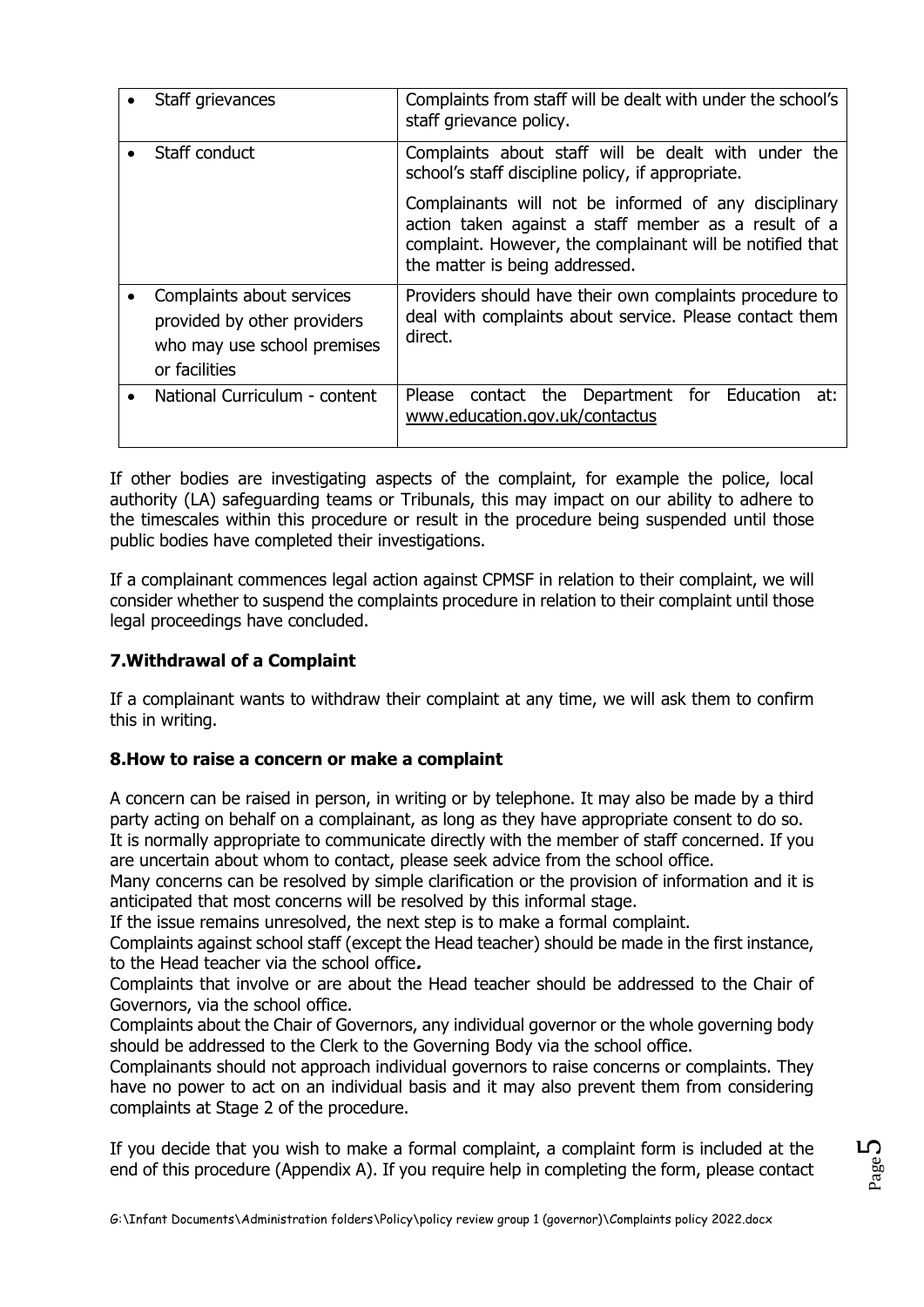the school office. You can also ask third party organisations like the Citizens Advice to help you.

In accordance with equality law, we will consider making reasonable adjustments if required, to enable complainants to access and complete this complaints procedure. For instance, providing information in alternative formats, assisting complainants in raising a formal complaint or holding meetings in accessible locations.

# **8.1 Stage 1**

A formal complaint must be made to the Head teacher (unless it is about the Head teacher, which should then be addressed to the Chair of Governors), via the school office. This should be on the Complaint Form (Appendix A).

You should include details that might help the investigation, such as names of potential witnesses, dates and times of events, and copies of relevant documents.

It is very important that you include a clear statement about what you hope might reasonably contribute to a resolution of the problem at this stage. Without this, it is much more difficult to proceed.

The Head teacher will record the date the complaint is received and will acknowledge receipt of the complaint in writing (either by letter or email).

The Head teacher can consider whether a face to face meeting is the most appropriate way of addressing the complaint.

During the investigation into the complaint, the Head teacher (or investigator) will:

- if necessary, interview those involved in the matter and/or those complained of, allowing them to be accompanied if they wish
- keep a written record of any meetings/interviews in relation to their investigation.

At the conclusion of their investigation, the Head teacher will provide a formal written response within **5** school days of the date of receipt of the complaint.

If the Head teacher is unable to meet this deadline, they will provide the complainant with an update and revised response date.

The response will detail any actions taken to investigate the complaint and provide a full explanation of the decision made and the reason(s) for it. Where appropriate, it will include details of actions the school will take to resolve the complaint.

The Head teacher will advise the complainant of how to escalate their complaint should they remain dissatisfied with the outcome of Stage 1.

If the complaint is about the Head teacher, or a member of the governing body (including the Chair or Vice-Chair), a suitably skilled governor will be appointed to complete all the actions at Stage 1.

Complaints about the Head teacher or member of the governing body must be made to the Clerk, via the school office.

If the complaint is:

- jointly about the Chair and Vice Chair or
- the entire governing body or
- the majority of the governing body

Stage 1 will be considered by an independent investigator appointed by the governing body. At the conclusion of their investigation, the independent investigator will provide a formal written response.

## **8.2 Stage 2**

If the complainant is dissatisfied with the outcome at Stage 1 and wishes to take the matter further, they can escalate the complaint to Stage  $2 - a$  request to review the complaint. This is the final stage of the complaints procedure.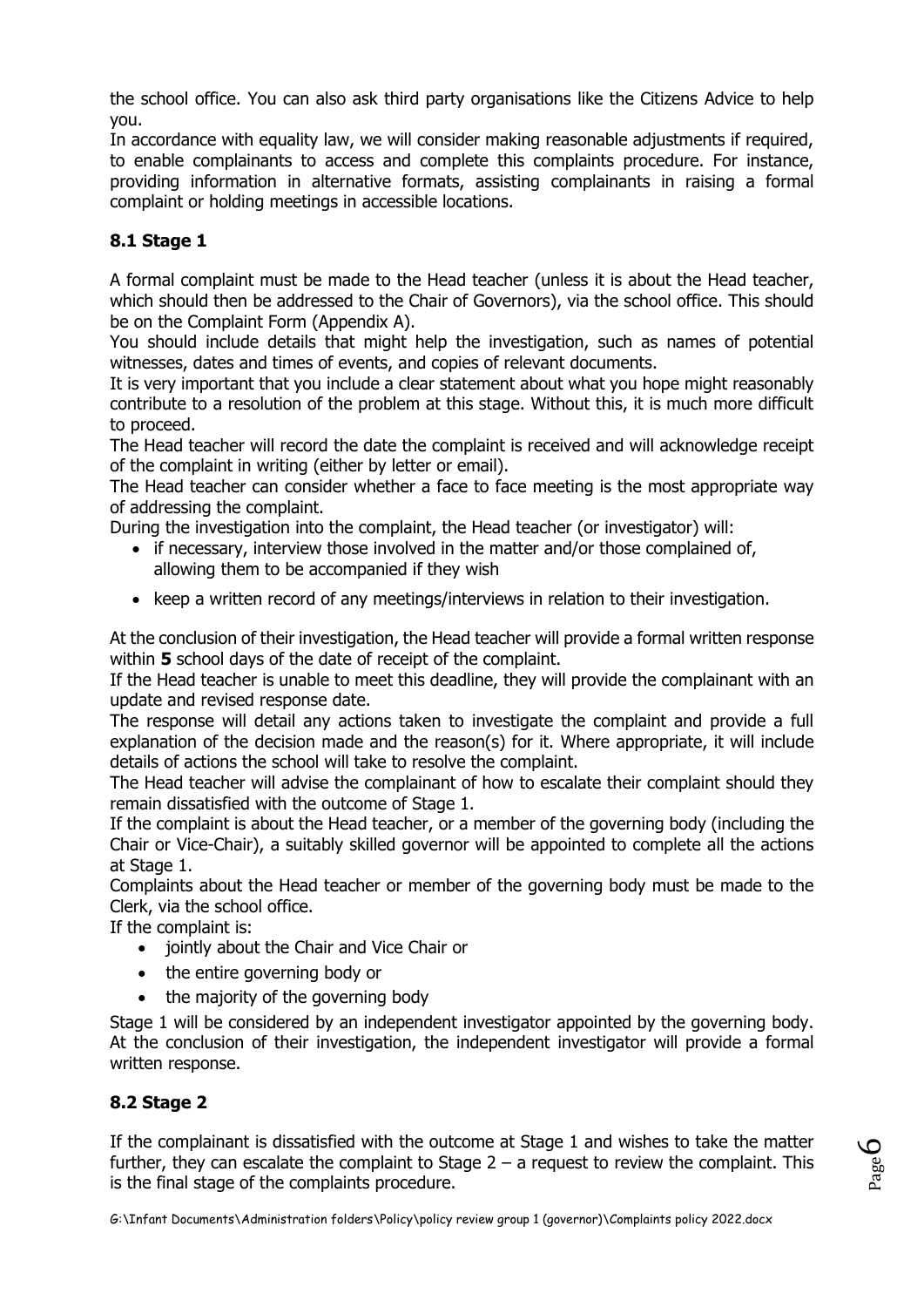A request to escalate to Stage 2 must be made to the Clerk of Governors, using the Complaint Review Request Form (Appendix B) via the school office, within **10** school days of receipt of the Stage 1 response. Requests received outside of this time frame will only be considered if exceptional circumstances apply.

The Clerk will record the date the complaint is received and acknowledge receipt of the complaint in writing (either by letter or email).

The Governors will form a complaints committee which will consist of at least three governors with no prior involvement or knowledge of the complaint. Prior to the meeting, they will decide amongst themselves who will act as the Chair of the Complaints Committee. If there are fewer than three governors from CPMSF available, the Clerk will source any additional, independent governors through another local school or through their LA's Governor Services team, in order to make up the committee. Alternatively, an entirely independent committee may be convened to hear the complaint at Stage 2.

If the complaint is:

- jointly about the Chair and Vice Chair or
- the entire governing body or
- the majority of the governing body

Stage 2 will be heard by a committee of independent governors.

The committee will decide whether to deal with the complaint by inviting parties to a meeting or through written representations, but in making their decision they will be sensitive to the complainant's needs.

If the complainant is invited to attend the meeting, they may bring someone along to provide support. This can be a relative or friend. Generally, we do not encourage either party to bring legal representatives to the committee meeting. However, there may be occasions when legal representation is appropriate.

For instance, if a school employee is called as a witness in a complaint meeting, they may wish to be supported by union and/or legal representation. The Clerk will write to the complainant to inform them of the date of the meeting. They will aim to convene a meeting within **10** school days of receipt of the Stage 2 request. If this is not possible, the Clerk will provide an anticipated date and keep the complainant informed.

If the complainant rejects the offer of three proposed dates, without good reason, the Clerk will decide when to hold the meeting. It will then proceed in the complainant's absence on the basis of written submissions from both parties.

Representatives from the media are not permitted to attend.

#### Note: Complaints about staff conduct will not generally be handled under this complaints procedure. Complainants will be advised that any staff conduct complaints will be considered under staff disciplinary procedures, if appropriate, but outcomes will not be shared with them.

At least 5 school days before the meeting, the Clerk will:

- confirm and notify the complainant of the date, time and venue of the meeting, ensuring that, if the complainant is invited, the dates are convenient to all parties and that the venue and proceedings are accessible.
- request copies of any further written material to be submitted to the committee at least **2** school days before the meeting.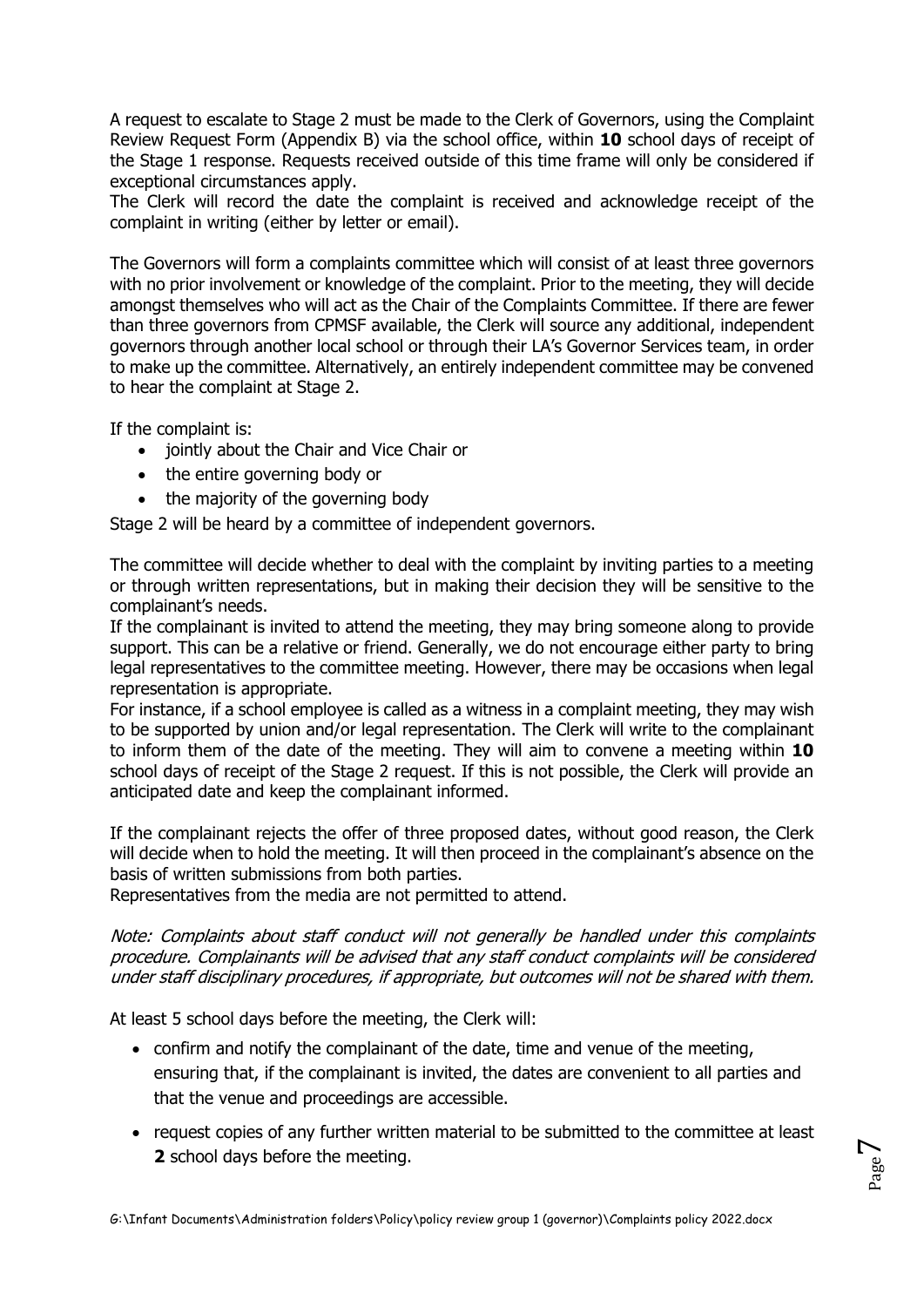The committee will not normally accept, as evidence, recordings of conversations that were obtained covertly and without the informed consent of all parties being recorded.

The committee will also not review any new complaints at this stage or consider evidence unrelated to the initial complaint to be included. New complaints must be dealt with from Stage 1 of the procedure.

The meeting will be held in private. Electronic recordings of meetings or conversations are not normally permitted unless a complainant's own disability or special needs require it. Prior knowledge and consent of all parties attending must be sought before meetings or conversations take place. Consent will be recorded in any minutes taken.

The committee will consider the complaint and all the evidence presented. The committee can:

- uphold the complaint in whole or in part.
- dismiss the complaint in whole or in part.

If the complaint is upheld in whole or in part, the committee will:

- decide on the appropriate action to be taken to resolve the complaint.
- where appropriate, recommend changes to the school's systems or procedures to prevent similar issues in the future.

The Chair of the Committee will provide the complainant and the Head teacher with a full explanation of their decision and the reason(s) for it, in writing, within **5** school days.

The response will detail any actions taken to investigate the complaint and provide a full explanation of the decision made and the reason(s) for it. Where appropriate, it will include details of actions the school will take to resolve the complaint.

The matter will then be closed as far as the school is concerned.

The letter to the complainant will include details of how to contact the Department for Education if they are dissatisfied with the way their complaint has been handled.

## **9.Resolving complaints**

At each stage in the procedure, CPMSF wants to resolve the complaint. If appropriate, we will acknowledge that the complaint is upheld in whole or in part. In addition, we may offer one or more of the following:

- an explanation
- an admission that the situation could have been handled differently or better
- an assurance that we will try to ensure the event complained of will not recur
- an explanation of the steps that have been or will be taken to help ensure that it will not happen again and an indication of the timescales within which any changes will be made
- an undertaking to review school policies in light of the complaint
- an apology.

## **10.Next Steps**

If the complainant believes the school did not handle their complaint in accordance with the published complaints procedure or they acted unlawfully or unreasonably in the exercise of their duties under education law, they can contact the Department for Education after they have completed Stage 2.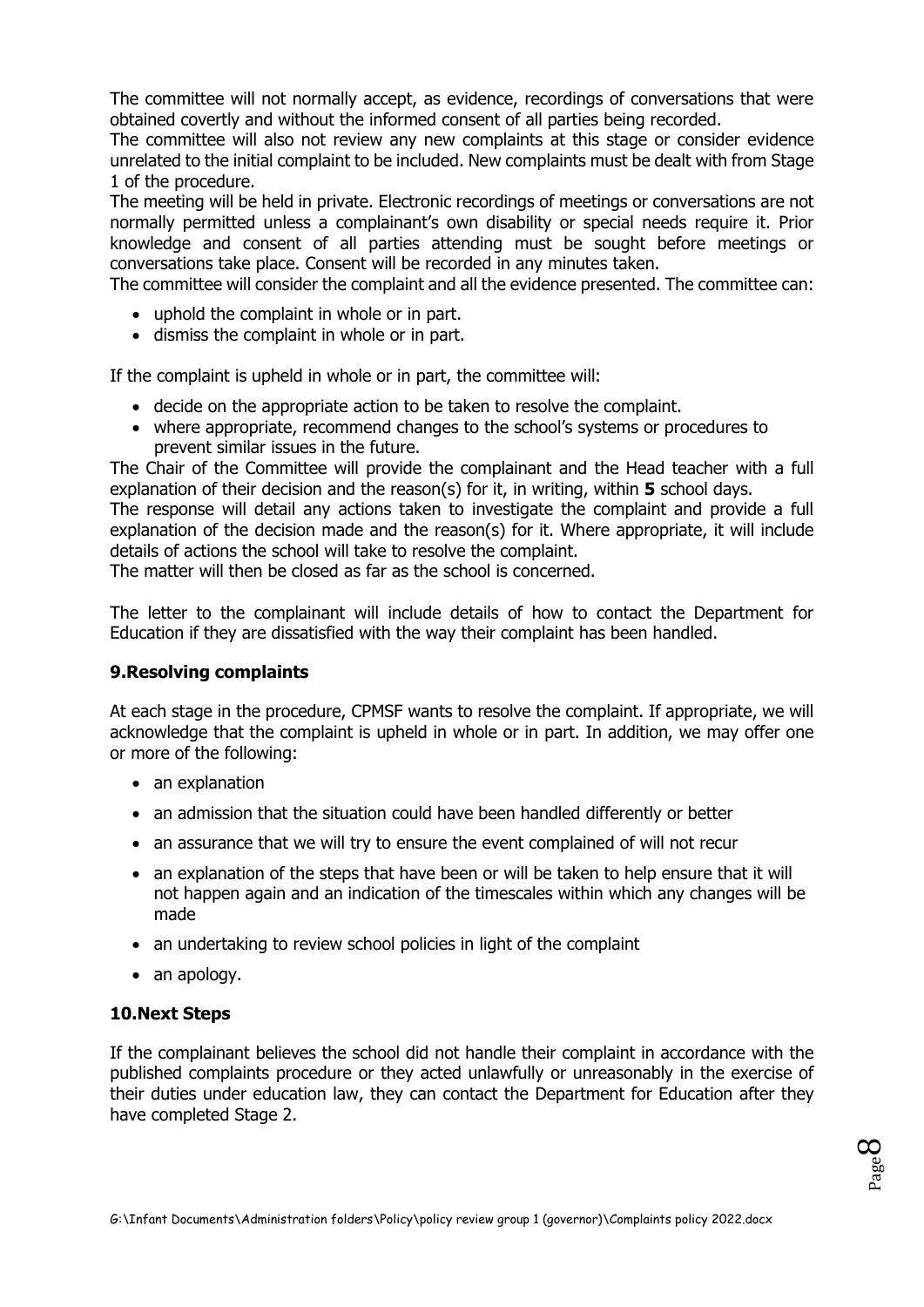The Department for Education will not normally reinvestigate the substance of complaints or overturn any decisions made by CPMSF. They will consider whether the school has adhered to education legislation and any statutory policies connected with the complaint. The complainant can refer their complaint to the Department for Education online at: [www.education.gov.uk/contactus,](http://www.education.gov.uk/contactus) by telephone on: 0370 000 2288 or by writing to:

Department for Education Piccadilly Gate Store Street **Manchester** M1 2WD.

## **11.Handling unreasonable, persistent, harassing, aggressive or abusive complainants**

The Head Teacher and Governing Body are fully committed to the improvement of our school. We welcome feedback and will always try to resolve any concerns as quickly as possible. Unfortunately, however, complaints are occasionally unreasonable or persistent and complainants may be harassing or abusive. Whilst we recognise that some complaints may relate to serious and distressing incidents, we will not accept threatening or harassing behaviour towards any members of the school community.

Churchdown Parton Manor Schools' Federation defines unreasonable or persistent complainants as those which hinder our consideration of complaints, such as if the complainant:

- refuses to articulate their complaint or specify the grounds of a complaint or the outcomes sought by raising the complaint, despite offers of assistance.
- refuses to co-operate with the complaints investigation process.
- refuses to accept that certain issues are not within the scope of the complaints procedure.
- insists on the complaint being dealt with in ways which are incompatible with the complaints procedure or with good practice.
- introduces trivial or irrelevant information which they expect to be taken into account and commented on.
- raises large numbers of detailed but unimportant questions, and insists they are fully answered, often immediately and to their own timescales.
- changes the basis of the complaint as the investigation proceeds.
- repeatedly makes the same complaint (despite previous investigations or responses concluding that the complaint is groundless or has been addressed).
- refuses to accept the findings of the investigation into that complaint where the school's complaint procedure has been fully and properly implemented and completed including referral to the Department for Education.
- seeks an unrealistic outcome.
- makes excessive demands on school time by frequent, lengthy and complicated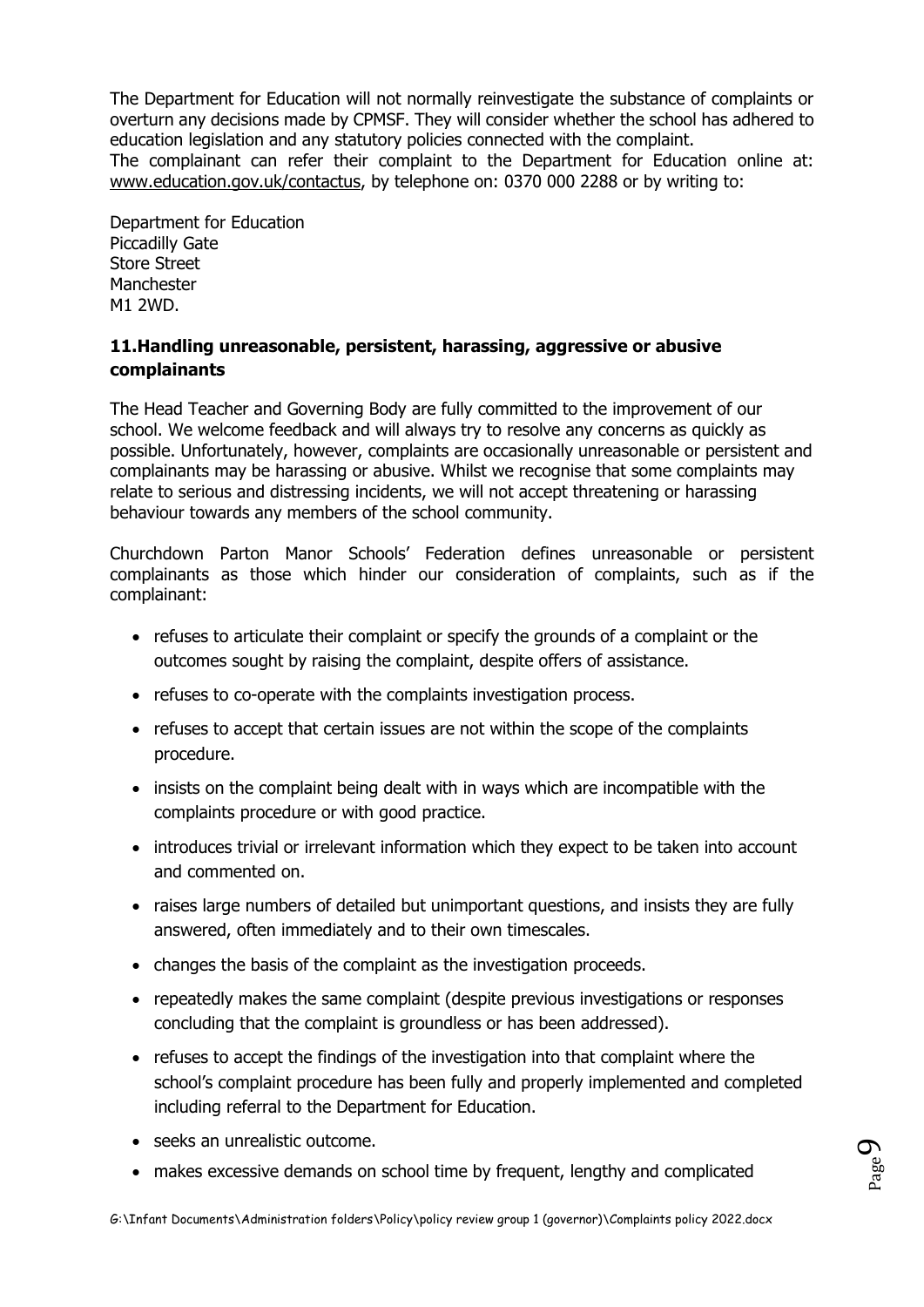contact with staff regarding the complaint in person, in writing, by email and by telephone while the complaint is being dealt with.

• knowingly provide falsified information.

Churchdown Parton Manor Schools' Federation defines harassing or aggressive and/ or abusive complainants as people who:

- use threats to intimidate.
- use aggressive and/or abusive, offensive or discriminatory language or violence.
- make unjustified complaints about staff who or appear to be deliberately targeting one or more members of school staff or others, without good cause.
- pursue complaints in a manner which causes undue distress to school staff.
- publish unacceptable information on social media or other public forums.

## **11.1 What does the school expect of any person wishing to raise a complaint?**

The school expects anyone who wishes to raise a complaint with the school to:

- treat all members of the school community with courtesy and respect.
- respect the needs of children and staff within the school.
- avoid the use of violence, or threats of violence, towards people or property.
- recognise the time constraints under which members of staff and governors in school work and allow the school a reasonable time to respond to a complaint.
- follow the schools' complaints procedure.

## **11.2 The schools' procedures for 'Unreasonably Persistent Complaints and Harassment'**

We will always seek to work with parents and other stakeholders with a legitimate complaint to resolve a difficulty. However, in cases of unreasonably persistent complaints and harassment, the school may take some or all of the following steps:

- Stage 1: Inform the complainant informally that his/her behaviour is now considered by the school to be unreasonable or unacceptable, and request a changed approach
- Stage 2: Inform the complainant in writing that the school considers his/her behaviour to fall under the terms of this policy. School may require all future meetings with a member of staff to be conducted with a second person present. In the interests of all parties, notes of these meetings may be taken
- Stage 3: Inform the complainant that, except in emergencies, the school will respond only to written communication and that these may be required to be channelled in writing via the Clerk to the Governors to the Governing Body.

**Legitimate new complaints will always be considered, even if the person making them is (or has been) subject to the 'Unreasonably Persistent Complaints and Harassment' procedures. The school nevertheless reserves the right not to respond to communications from individuals, subject to the policy.**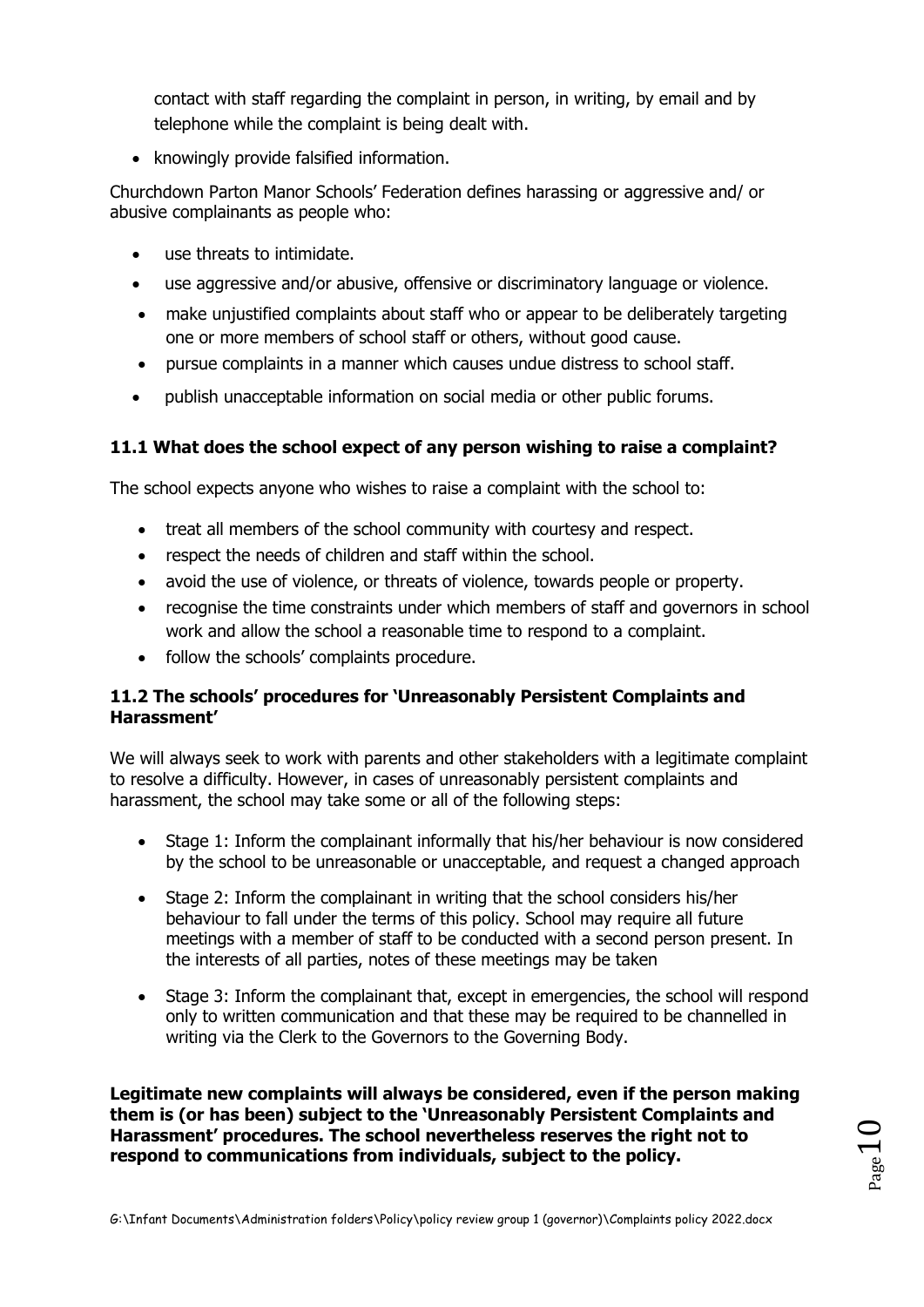### **12.Links**

This policy should be read in conjunction with the Safeguarding, SEND, Parental Code of Conduct and Health and Safety policies.

#### **Useful addresses**

Executive Head Teacher, Darren Preece head@partonmanorfed.co.uk

Clerk to Governors, Jackie Feltham clerk@partonmanorfed.co.uk

Chair of Governors, Iola Garbett chair@partonmanorfed.co.uk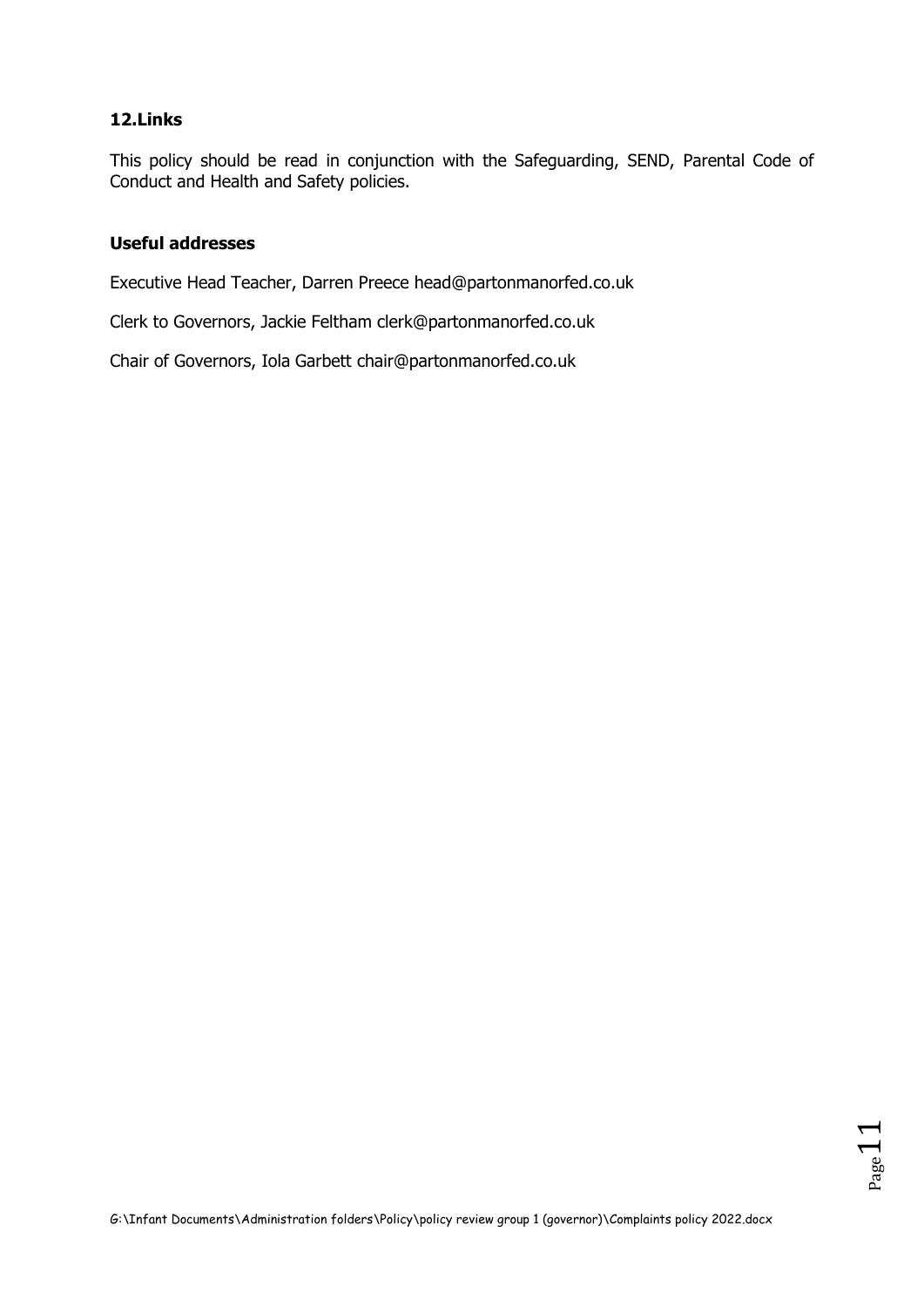#### **CHURCHDOWN PARTON MANOR SCHOOLS' FEDERATION STAGE 1 – COMPLAINT SUBMISSION FORM**

Please complete this form and return it to the Head Teacher (or Clerk to the Governing Body), who will acknowledge its receipt and inform you of the next stage in the procedure.

| <b>Name</b>      |          |  |                 |  |
|------------------|----------|--|-----------------|--|
| <b>Address</b>   |          |  |                 |  |
| <b>Telephone</b> | Daytime: |  | <b>Evening:</b> |  |

| <b>Relationship to the school</b><br>e.g. parent of child on school's<br>roll |  |
|-------------------------------------------------------------------------------|--|
| <b>Child's name</b> (if relevant to                                           |  |
| your complaint)                                                               |  |

#### **Complaint**

Please give concise details of your complaint (including dates, names of witnesses etc.) to allow the matter to be fully investigated. You may continue on a separate sheet or attach additional documents if you wish.

What action, if any, have you already taken to try to resolve your complaint? *(i.e. to whom* have you spoken or written and what was the outcome)

What do you hope might reasonably contribute to a resolution of the problem at this stage?

**Number of additional pages attached**

| <b>Signed</b> |  |
|---------------|--|
| <b>Date</b>   |  |

| <b>FOR SCHOOL USE</b> |             |  |
|-----------------------|-------------|--|
| <b>Received by</b>    | <b>Date</b> |  |
|                       |             |  |

G:\Infant Documents\Administration folders\Policy\policy review group 1 (governor)\Complaints policy 2022.docx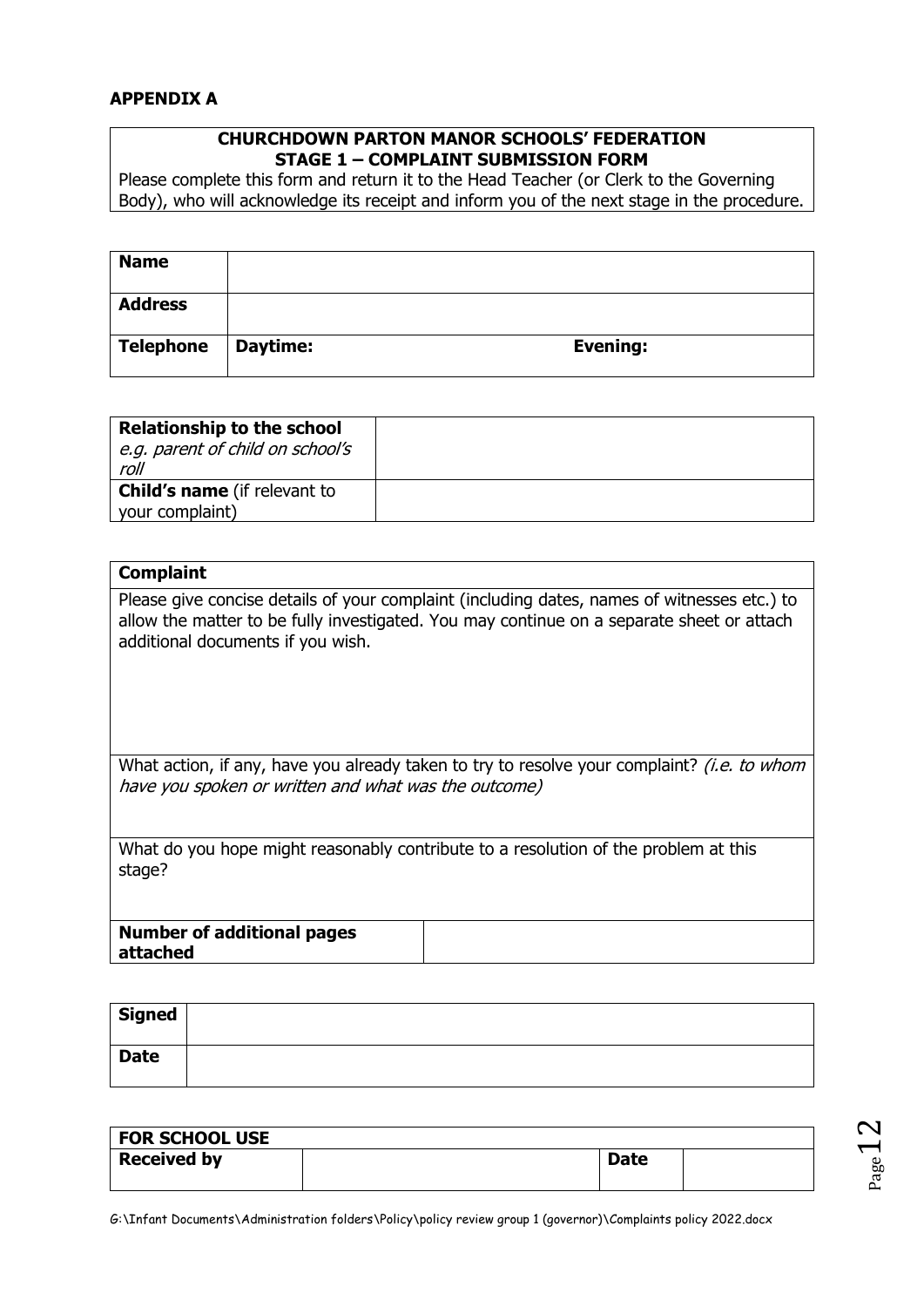| <b>Acknowledgement</b><br>sent by | <b>Date</b> |
|-----------------------------------|-------------|
| <b>Complaint referred to:</b>     |             |
| <b>Name</b>                       | <b>Date</b> |
| <b>Name</b>                       | <b>Date</b> |
| <b>Name</b>                       | <b>Date</b> |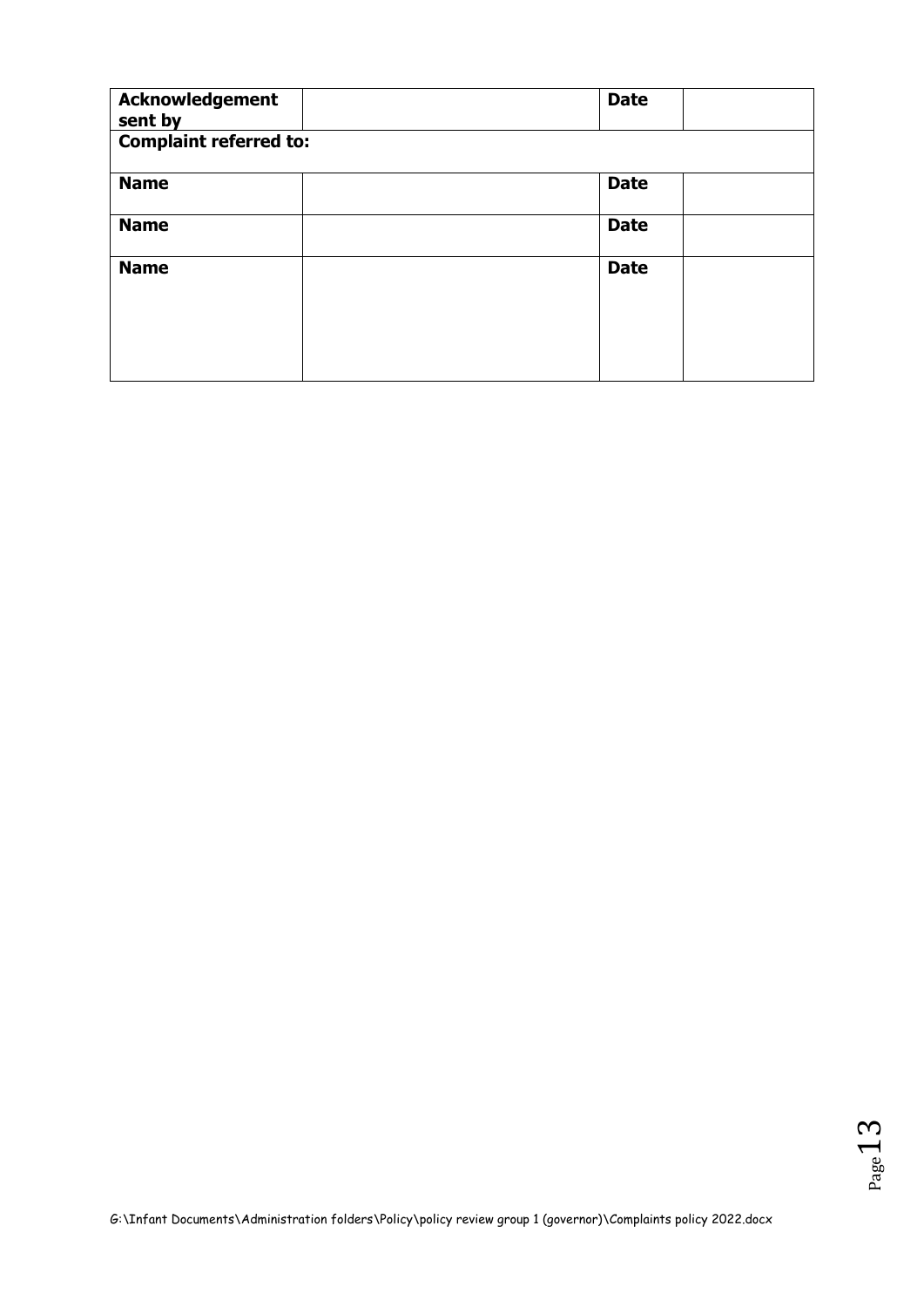#### **APPENDIX B**

#### **CHURCHDOWN PARTON MANOR SCHOOLS' FEDERATION STAGE 2 - COMPLAINT REVIEW REQUEST FORM**

Please complete this form and return it to the Head Teacher (or Clerk to the Governing Body), who will acknowledge its receipt and inform you of the next stage in the procedure.

| <b>Name</b>      |          |                 |  |
|------------------|----------|-----------------|--|
| <b>Address</b>   |          |                 |  |
| <b>Telephone</b> | Daytime: | <b>Evening:</b> |  |

| Dear Sir / Madam                                                                                                               |
|--------------------------------------------------------------------------------------------------------------------------------|
| I submitted a formal complaint to the school on:                                                                               |
| (date)                                                                                                                         |
| My complaint was submitted to:                                                                                                 |
| (name)                                                                                                                         |
| and I received a response from:                                                                                                |
| (name)                                                                                                                         |
| on:                                                                                                                            |
| (date)                                                                                                                         |
| I have attached copies of my formal complaint and of the responses from the school.<br>I am dissatisfied with outcome because: |
|                                                                                                                                |
|                                                                                                                                |
|                                                                                                                                |
|                                                                                                                                |
|                                                                                                                                |
| (You may continue on a separate sheet or attach additional documents if you wish.)                                             |
| What do you hope might reasonably contribute to a resolution of the problem at this                                            |
| stage?                                                                                                                         |
|                                                                                                                                |
|                                                                                                                                |
|                                                                                                                                |
| <b>Number of additional pages</b>                                                                                              |
| attached                                                                                                                       |

| Signed      |  |
|-------------|--|
| <b>Date</b> |  |

| <b>FOR SCHOOL USE</b>             |             |  |
|-----------------------------------|-------------|--|
| <b>Received by</b>                | <b>Date</b> |  |
| <b>Acknowledgement</b><br>sent by | <b>Date</b> |  |

 $_{\rm Page}$   $14$ 

G:\Infant Documents\Administration folders\Policy\policy review group 1 (governor)\Complaints policy 2022.docx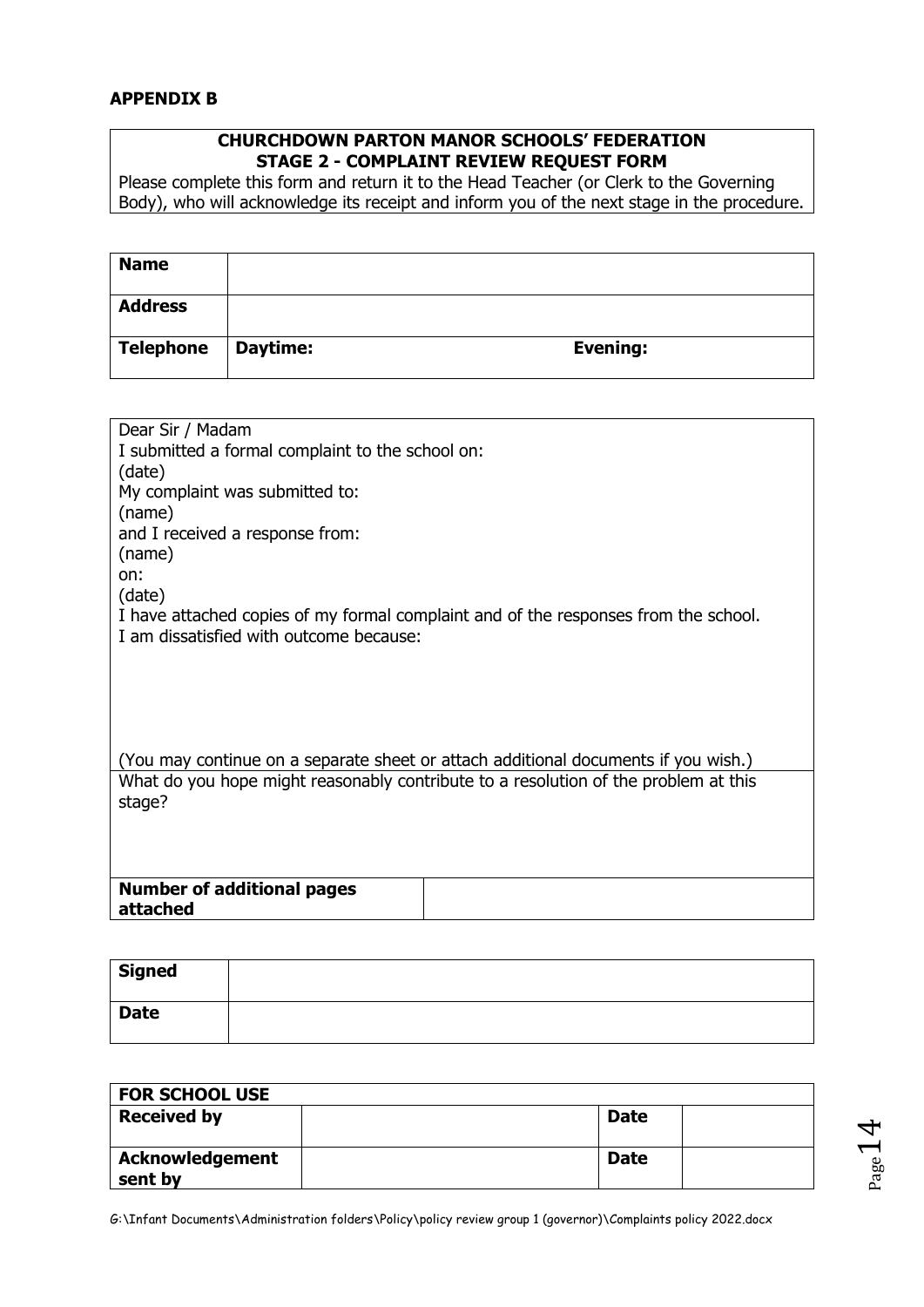| <b>Complaint referred to:</b> |             |  |  |  |
|-------------------------------|-------------|--|--|--|
| <b>Name</b>                   | <b>Date</b> |  |  |  |
| <b>Name</b>                   | <b>Date</b> |  |  |  |
| <b>Name</b>                   | <b>Date</b> |  |  |  |